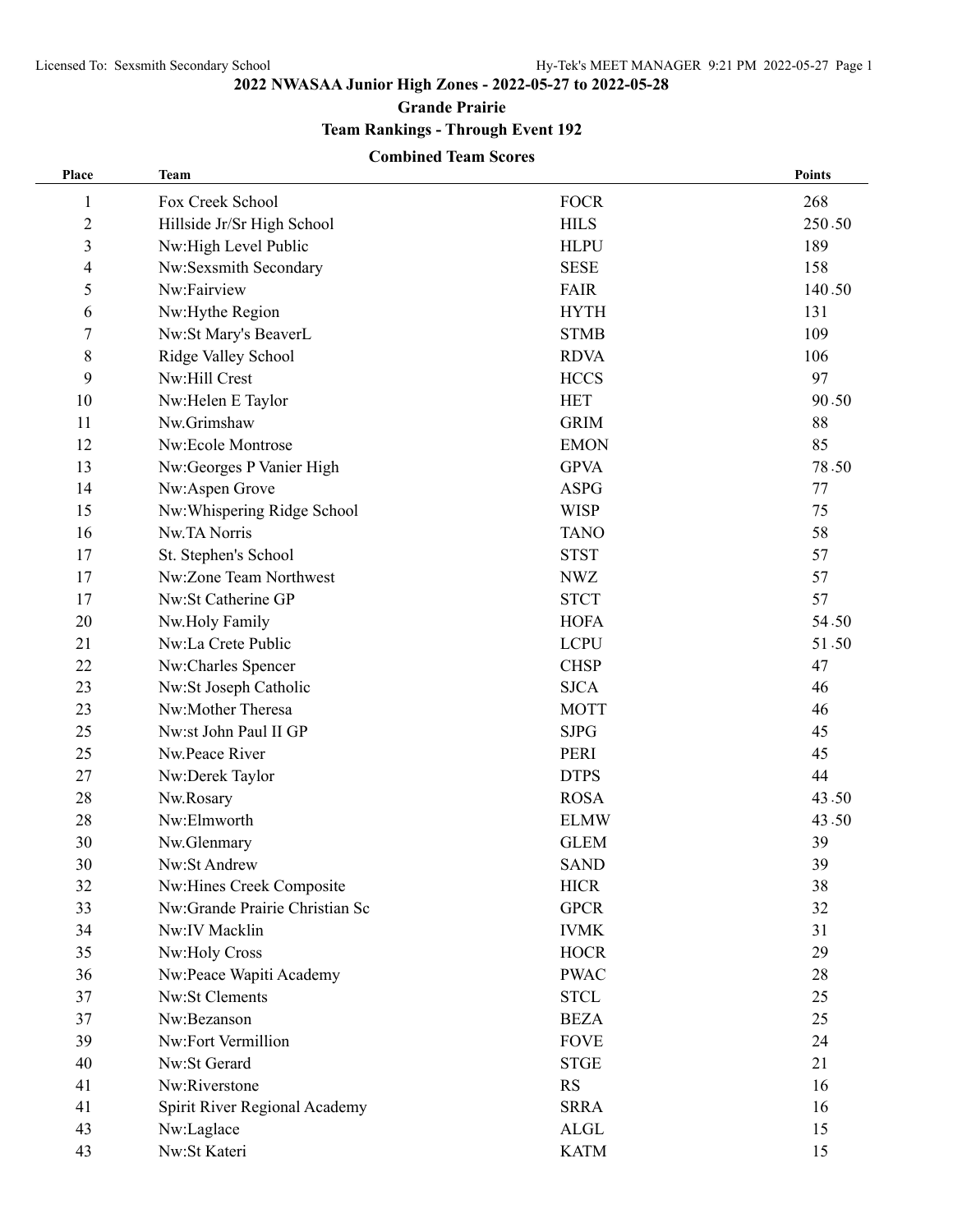**Grande Prairie**

**Team Rankings - Through Event 192**

#### **Combined Team Scores**

| Place          | Team                           |             |              | <b>Points</b> |
|----------------|--------------------------------|-------------|--------------|---------------|
| 45             | Nw:Harry Balfour School        | <b>HBAL</b> |              | 14            |
| 46             | Nw:Penson School               | <b>GRDA</b> |              | 13            |
| 47             | Nw:ecole Nouvelle Frontiere    | <b>ECNF</b> |              | 12            |
| 48             | Nw:Upper Hay River             | <b>UHRS</b> |              | 8             |
|                |                                |             | <b>Total</b> | 3,078.00      |
|                | <b>Female Team Scores</b>      |             |              |               |
| Place          | <b>Team</b>                    |             |              | <b>Points</b> |
| 1              | Hillside Jr/Sr High School     | <b>HILS</b> |              | 132           |
| $\overline{c}$ | Ridge Valley School            | <b>RDVA</b> |              | 96            |
| 3              | Fox Creek School               | <b>FOCR</b> |              | 85            |
| 4              | Nw:Sexsmith Secondary          | <b>SESE</b> |              | 84            |
| 5              | Nw.Grimshaw                    | <b>GRIM</b> |              | 75            |
| 6              | Nw:Ecole Montrose              | <b>EMON</b> |              | 61            |
| 6              | Nw:Fairview                    | <b>FAIR</b> |              | 61            |
| 8              | Nw:High Level Public           | <b>HLPU</b> |              | 53            |
| 9              | Nw:Helen E Taylor              | <b>HET</b>  |              | 51            |
| 10             | Nw:Hythe Region                | <b>HYTH</b> |              | 49            |
| 11             | Nw:Charles Spencer             | <b>CHSP</b> |              | 47            |
| 11             | Nw:Aspen Grove                 | <b>ASPG</b> |              | 47            |
| 13             | Nw:St Joseph Catholic          | <b>SJCA</b> |              | 46            |
| 14             | Nw:Zone Team Northwest         | <b>NWZ</b>  |              | 36            |
| 14             | Nw:St Mary's BeaverL           | <b>STMB</b> |              | 36            |
| 16             | Nw:Georges P Vanier High       | <b>GPVA</b> |              | 33.50         |
| 17             | Nw:st John Paul II GP          | <b>SJPG</b> |              | 32            |
| 18             | Nw:St Andrew                   | <b>SAND</b> |              | 30            |
| 19             | Nw:Elmworth                    | <b>ELMW</b> |              | 29            |
| 20             | St. Stephen's School           | <b>STST</b> |              | 26            |
| 21             | Nw:Fort Vermillion             | <b>FOVE</b> |              | 24            |
| 22             | Nw.Holy Family                 | <b>HOFA</b> |              | 23.50         |
| 23             | Nw:Grande Prairie Christian Sc | <b>GPCR</b> |              | 16            |
| 23             | Nw.Peace River                 | <b>PERI</b> |              | 16            |
| 23             | Nw:IV Macklin                  | <b>IVMK</b> |              | 16            |
| 26             | Nw:Holy Cross                  | <b>HOCR</b> |              | 15            |
| 26             | Nw:St Kateri                   | <b>KATM</b> |              | 15            |
| 28             | Nw:Whispering Ridge School     | <b>WISP</b> |              | 14            |
| 28             | Nw:Peace Wapiti Academy        | <b>PWAC</b> |              | 14            |
| 28             | Nw:Harry Balfour School        | <b>HBAL</b> |              | 14            |
| 31             | Nw:Penson School               | <b>GRDA</b> |              | 13            |
| 31             | Nw:Derek Taylor                | <b>DTPS</b> |              | 13            |
| 31             | Nw:Bezanson                    | <b>BEZA</b> |              | 13            |
| 34             | Nw:St Gerard                   | <b>STGE</b> |              | 12            |
| 34             | Nw:ecole Nouvelle Frontiere    | <b>ECNF</b> |              | 12            |
| 36             | Nw:La Crete Public             | <b>LCPU</b> |              | 11            |
| 36             | Nw:Mother Theresa              | <b>MOTT</b> |              | 11            |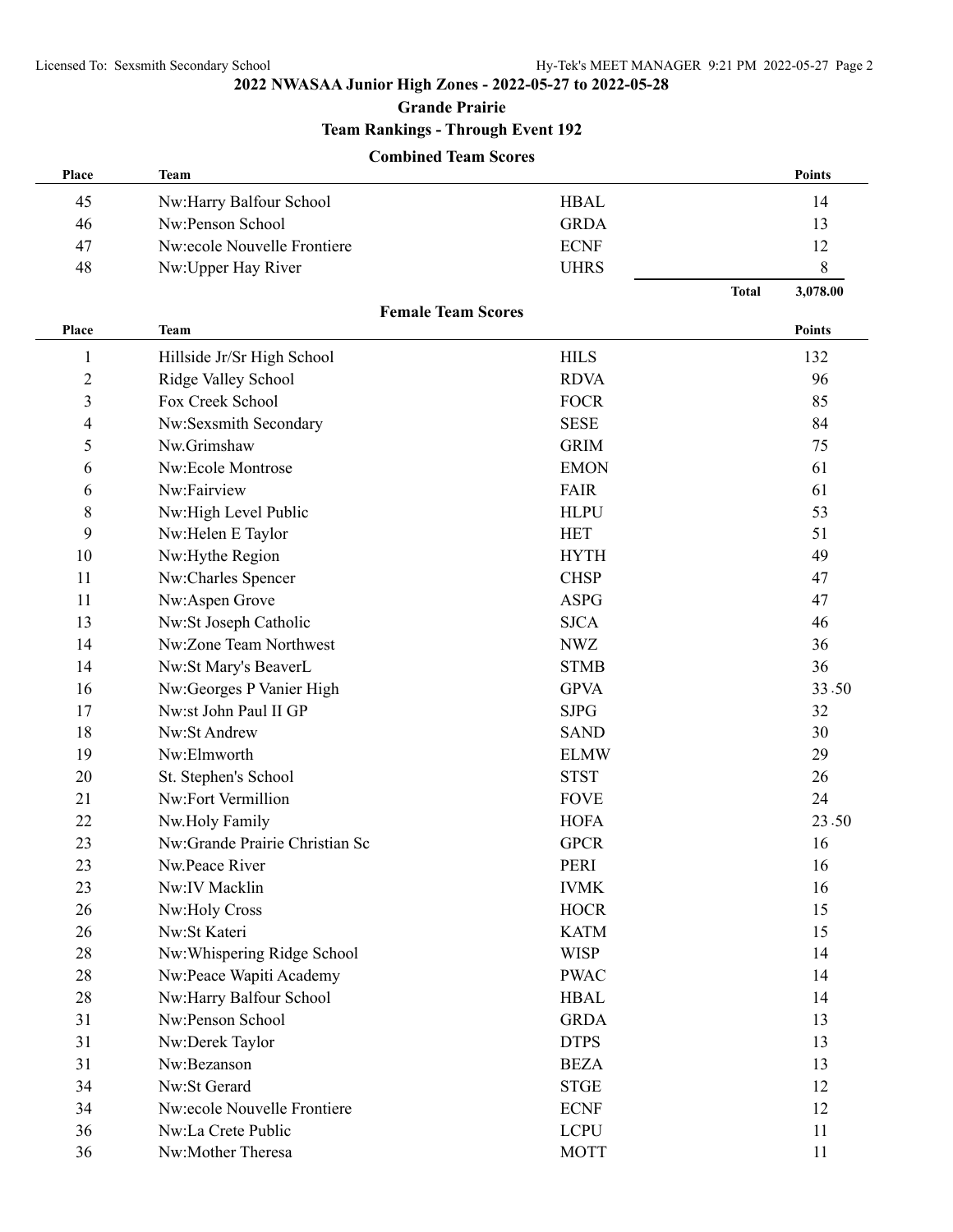**Grande Prairie**

# **Team Rankings - Through Event 192**

#### **Female Team Scores**

| Place                   | Team                                        |                            |              | Points        |
|-------------------------|---------------------------------------------|----------------------------|--------------|---------------|
| 36                      | Nw:St Catherine GP                          | <b>STCT</b>                |              | 11            |
| 39                      | Nw.Glenmary                                 | <b>GLEM</b>                |              | 10            |
| 40                      | Nw:Upper Hay River                          | <b>UHRS</b>                |              | 8             |
|                         |                                             |                            | <b>Total</b> | 1,391.00      |
| Place                   | <b>Male Team Scores</b><br>Team             |                            |              | <b>Points</b> |
|                         | Fox Creek School                            |                            |              |               |
| $\mathbf{1}$            |                                             | <b>FOCR</b>                |              | 183<br>136    |
| $\overline{2}$          | Nw:High Level Public                        | <b>HLPU</b><br><b>HILS</b> |              | 118.50        |
| $\overline{\mathbf{3}}$ | Hillside Jr/Sr High School<br>Nw:Hill Crest |                            |              |               |
| 4                       |                                             | <b>HCCS</b>                |              | 97            |
| 5                       | Nw:Hythe Region                             | <b>HYTH</b>                |              | 82            |
| 6                       | Nw:Fairview                                 | <b>FAIR</b>                |              | 79.50         |
| 7                       | Nw:Sexsmith Secondary                       | <b>SESE</b>                |              | 74            |
| 8                       | Nw:St Mary's BeaverL                        | <b>STMB</b>                |              | 73            |
| 9                       | Nw: Whispering Ridge School                 | <b>WISP</b>                |              | 61            |
| 10                      | Nw.TA Norris                                | <b>TANO</b>                |              | 58            |
| 11                      | Nw:St Catherine GP                          | <b>STCT</b>                |              | 46            |
| 12                      | Nw:Georges P Vanier High                    | <b>GPVA</b>                |              | 45            |
| 13                      | Nw.Rosary                                   | <b>ROSA</b>                |              | 43.50         |
| 14                      | Nw:La Crete Public                          | <b>LCPU</b>                |              | 40.50         |
| 15                      | Nw:Helen E Taylor                           | <b>HET</b>                 |              | 39.50         |
| 16                      | Nw:Hines Creek Composite                    | <b>HICR</b>                |              | 38            |
| 17                      | Nw:Mother Theresa                           | <b>MOTT</b>                |              | 35            |
| 18                      | St. Stephen's School                        | <b>STST</b>                |              | 31            |
| 18                      | Nw.Holy Family                              | <b>HOFA</b>                |              | 31            |
| 18                      | Nw:Derek Taylor                             | <b>DTPS</b>                |              | 31            |
| 21                      | Nw:Aspen Grove                              | <b>ASPG</b>                |              | 30            |
| 22                      | Nw.Peace River                              | PERI                       |              | 29            |
| 22                      | Nw.Glenmary                                 | <b>GLEM</b>                |              | 29            |
| 24                      | <b>Nw:St Clements</b>                       | <b>STCL</b>                |              | 25            |
| 25                      | Nw:Ecole Montrose                           | <b>EMON</b>                |              | 24            |
| 26                      | Nw:Zone Team Northwest                      | <b>NWZ</b>                 |              | 21            |
| 27                      | Nw:Riverstone                               | <b>RS</b>                  |              | 16            |
| 27                      | Nw:Grande Prairie Christian Sc              | <b>GPCR</b>                |              | 16            |
| 27                      | Spirit River Regional Academy               | <b>SRRA</b>                |              | 16            |
| 30                      | Nw:Laglace                                  | ALGL                       |              | 15            |
| 30                      | Nw:IV Macklin                               | <b>IVMK</b>                |              | 15            |
| 32                      | Nw:Elmworth                                 | <b>ELMW</b>                |              | 14.50         |
| 33                      | Nw:Holy Cross                               | <b>HOCR</b>                |              | 14            |
| 33                      | Nw:Peace Wapiti Academy                     | <b>PWAC</b>                |              | 14            |
| 35                      | Nw.Grimshaw                                 | <b>GRIM</b>                |              | 13            |
| 35                      | Nw:st John Paul II GP                       | ${\rm SJPG}$               |              | 13            |
| 37                      | Nw:Bezanson                                 | <b>BEZA</b>                |              | 12            |
| 38                      | Ridge Valley School                         | <b>RDVA</b>                |              | 10            |